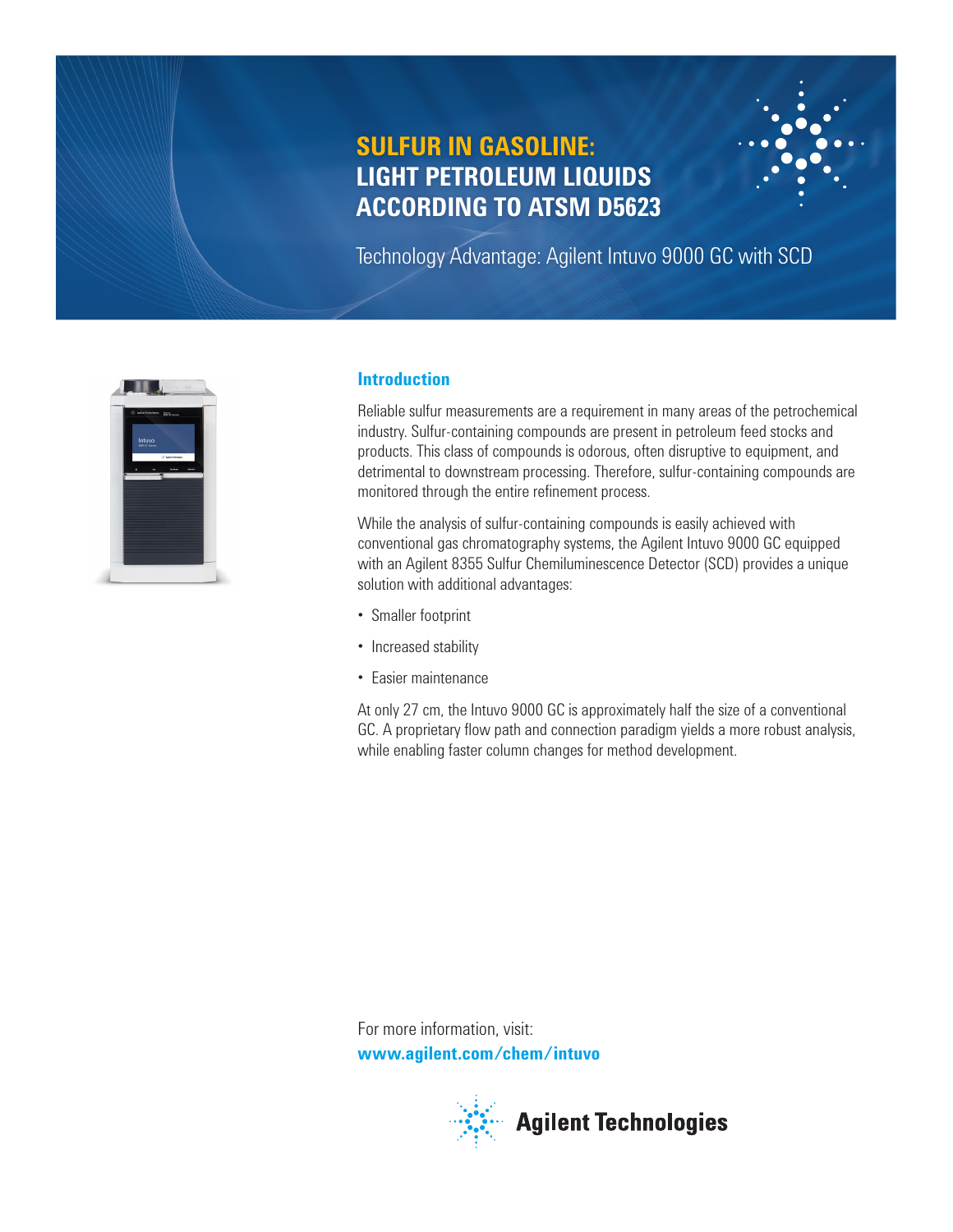### **Experimental**

To demonstrate equivalent chromatographic performance to conventional gas chromatographs, standards were used as in a previously published Application Note<sup>1</sup> demonstrating the capabilities of the 8355 SCD. Standards containing 22 sulfur-containing compounds were made in isooctane with concentrations ranging from 0.1 to 100 ppm, and were used to demonstrate linearity and repeatability. Standards diluted to 20 ppb and 10 ppm were used to demonstrate resolution, and determine practical limits of detection (LODs).

Split injections (10:1) were performed, and the analysis was achieved with a 30 m Agilent Intuvo DB1 column following a standard oven program. The SCD was maintained with recommended temperatures and flow rates. The full method details are available in a separate Application Note<sup>2</sup>.

#### **Results and Discussion**

Four standards ranging from 0.1 to 100 ppm were evaluated with the Agilent Intuvo 9000 and a stand-alone SCD. Across 22 compounds, the average peak area RSD for five consecutive injections was 4.1 %, 3.2 %, 2.9 %, and 2.2 % for 0.1 ppm, 1 ppm, 10 ppm, and 100 ppm, respectively. The average  $R<sup>2</sup>$  value was 0.999.

Figures 1A and 1B show the 22 analytes at 10 ppm and 20 ppb. Diphenyl disulfide was included as an internal standard. At 10 ppm, all analytes show excellent peak shape. At 20 ppb, a majority of the analytes can be differentiated from the baseline, with over 50 % giving a signal-to-noise ratio (S/N) greater than 3 (Table 1).



**Figure 1.** Chromatograms at 10 ppm (A) and 20 ppb (B) for the 22 sulfur compounds analyzed. Peak shape is well maintained for both concentrations.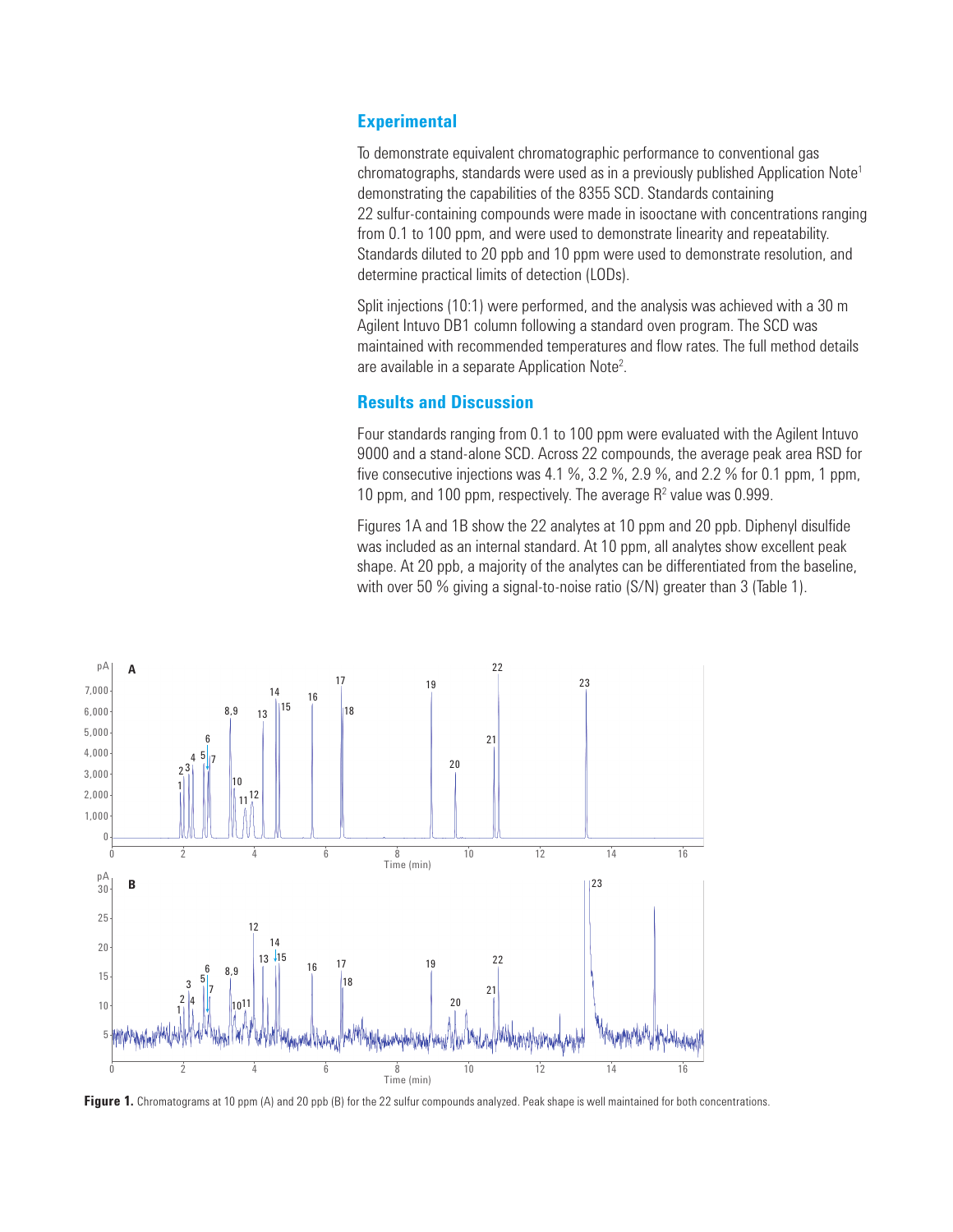| Peak           | Analyte                 | $S/N$ (20 ppb) |
|----------------|-------------------------|----------------|
| 1              | Ethanethiol             | 1.76           |
| $\overline{2}$ | Dimethyl sulfide        | 2.43           |
| 3              | Carbon disulfide        | 3.34           |
| 4              | 2-Propanethiol          | 2.04           |
| 5              | 2-Methyl-2-propanethiol | 3.34           |
| 6              | 1-Propanethiol          | 1.48           |
| $\overline{7}$ | Ethylmethyl sulfide     | 2.46           |
| 8              | 2-Butanethiol           | 4.01           |
| 9              | Thiophene               | ND.            |
| 10             | 2-Methyl-1-propanethiol | 2.00           |
| 11             | Diethyl sulfide         | 1.34           |
| 12             | 1-Butanethiol           | 6.45           |
| 13             | Dimethyl disulfide      | 4.79           |
| 14             | 2-Methylthiophene       | 4.83           |
| 15             | 3-Methylthiophene       | 5.04           |
| 16             | 3-Chlorothiophene       | 4.44           |
| 17             | 2-Bromothiophene        | 4.83           |
| 18             | Diethyl disulfide       | 3.81           |
| 19             | Di-tert-butyl disulfide | 4.44           |
| 20             | Thianaphthene           | 2.40           |
| 21             | 2-Methylbenzothiophene  | 3.31           |
| 22             | 3-Methylbenzothiophene  | 4.79           |
| 23             | Diphenyl sulfide        | <b>ISTD</b>    |

**Table 1.** Peak identification for the sulfur compounds shown in Figure 1, listed with the S/N determined from the 20 ppb standard.

## **Conclusion**

The Agilent Intuvo 9000 GC, equipped with an Agilent 8355 SCD and an Intuvo column, yields equivalent performance to that of a conventional GC equipped with the same detector and an Agilent J&W DB1 column. Area repeatability and linearity is excellent across a wide range of concentrations. The ability to differentiate the analytes of interest from the baseline gives a practical LOD of 2 ppb given the 10:1 split ratio. However, the innovative flow path affords a smaller footprint, more robust connections, and simplified maintenance, thus providing another method to